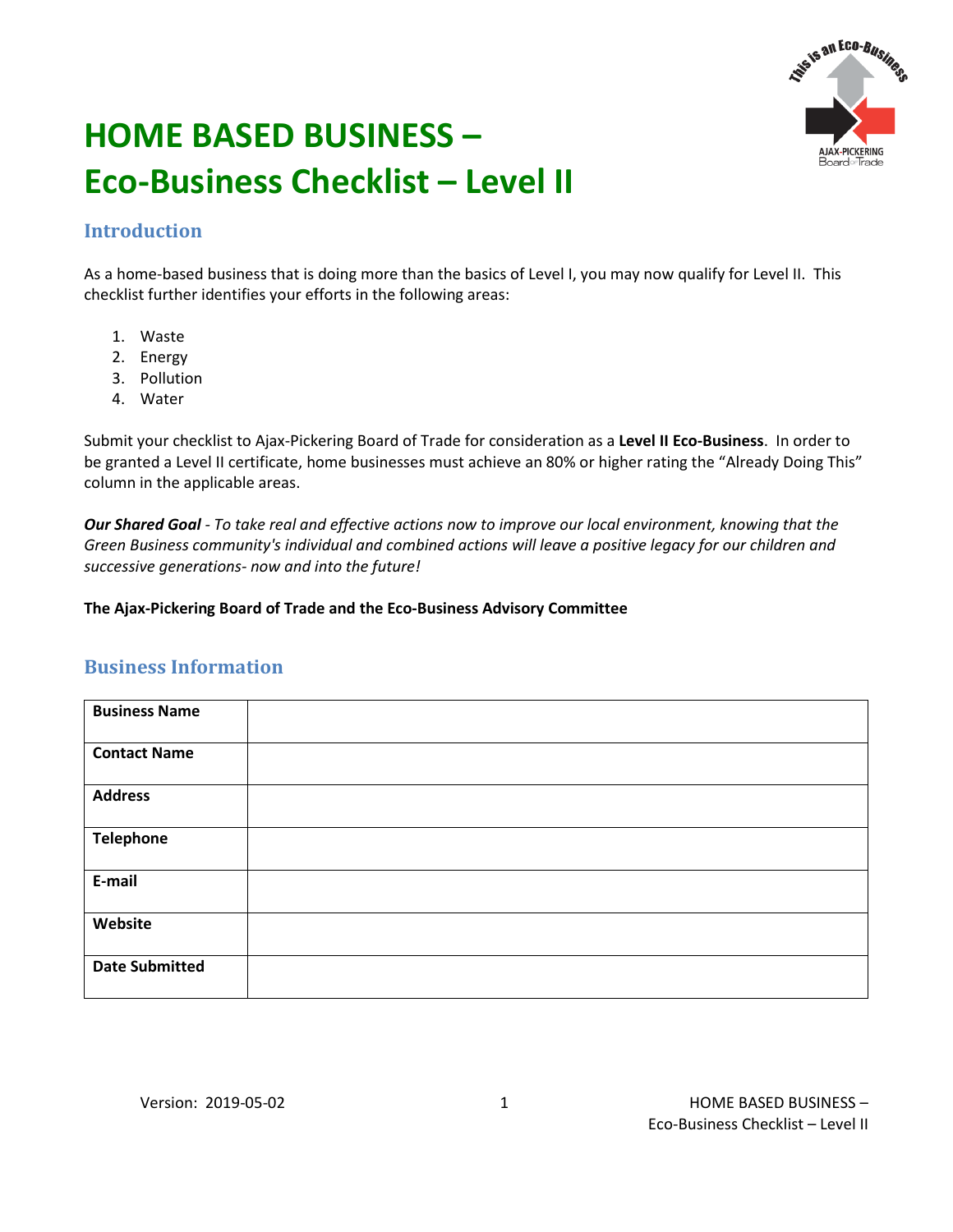|                | Leadership                                                                                                                                                                         |  |                                     |                                                   |     |  |  |  |
|----------------|------------------------------------------------------------------------------------------------------------------------------------------------------------------------------------|--|-------------------------------------|---------------------------------------------------|-----|--|--|--|
|                | <b>GENERAL ACTIONS</b>                                                                                                                                                             |  | Will<br>Take<br><b>This</b><br>Step | Will<br><b>NOT</b><br>Take<br><b>This</b><br>Step | N/A |  |  |  |
|                | <b>GENERAL</b>                                                                                                                                                                     |  |                                     |                                                   |     |  |  |  |
| 1              | Attend a minimum of one Litter Clean-Up Event annually                                                                                                                             |  |                                     |                                                   |     |  |  |  |
| $\overline{2}$ | Attend an Earth Day celebration (every April 22 <sup>nd</sup> )                                                                                                                    |  |                                     |                                                   |     |  |  |  |
| 3              | Participate in one or more Earth Day/Earth week activities (i.e. tree<br>planting, build a bird feeder, plant a garden, hold a yard sale, make<br>a craft with recycled materials) |  |                                     |                                                   |     |  |  |  |
| 4              | Re-purpose household items online (i.e. Kijiji, Varage, Facebook) or<br>donate items to thrift stores (i.e. clothing, furniture, equipment)                                        |  |                                     |                                                   |     |  |  |  |
| 5              | Promote your businesses' E-Certification using social media                                                                                                                        |  |                                     |                                                   |     |  |  |  |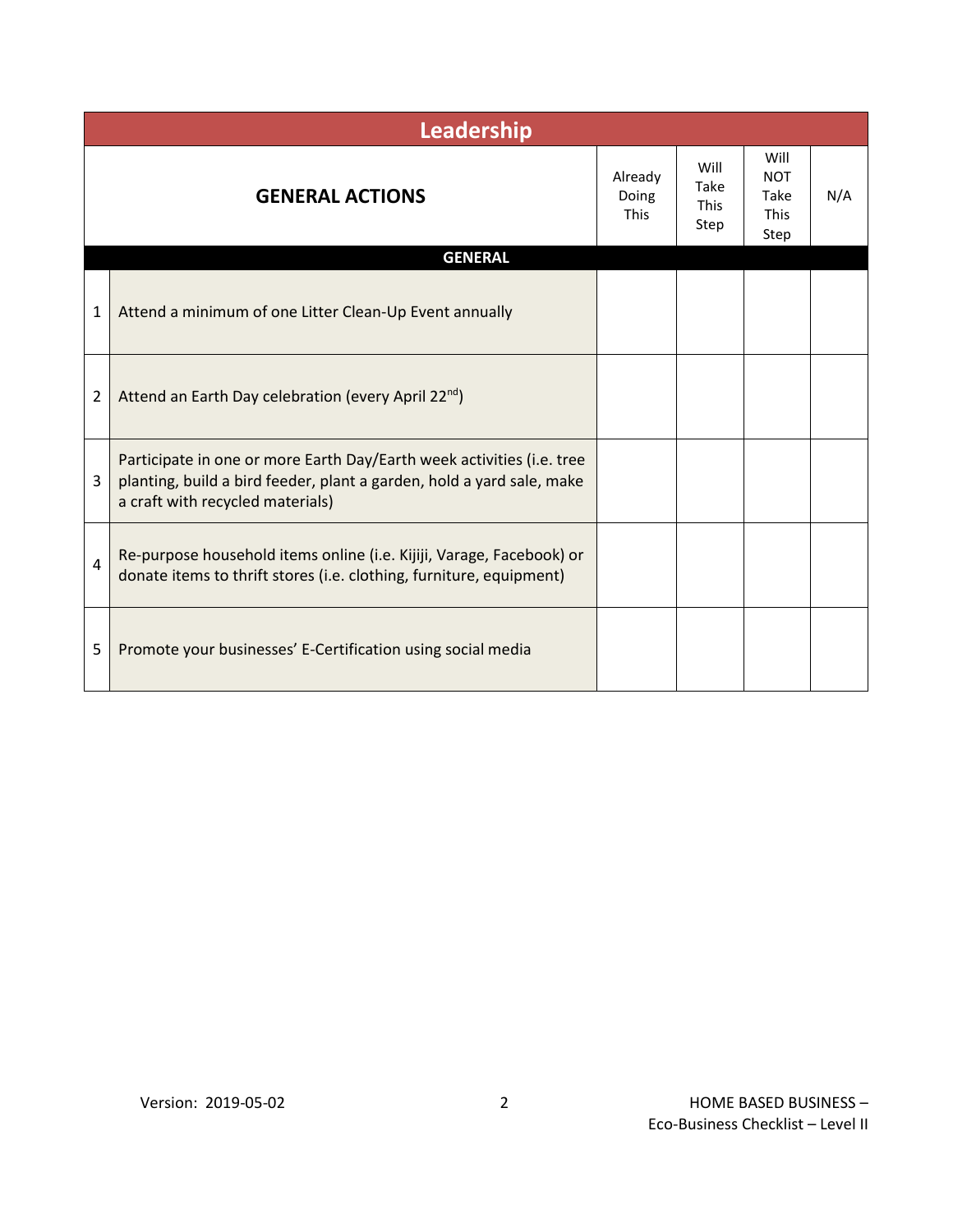|                | <b>Waste Reduction Actions</b>                                                                                                     |                                 |                                     |                                            |     |  |
|----------------|------------------------------------------------------------------------------------------------------------------------------------|---------------------------------|-------------------------------------|--------------------------------------------|-----|--|
|                | Level II                                                                                                                           | Already<br>Doing<br><b>This</b> | Will<br>Take<br><b>This</b><br>Step | Will<br><b>NOT</b><br>Take<br>This<br>Step | N/A |  |
|                | <b>PAPER</b>                                                                                                                       |                                 |                                     |                                            |     |  |
| 1              | Use 'Track Changes' in Word documents to edit on the screen rather<br>than on a hard copy.                                         |                                 |                                     |                                            |     |  |
| $\overline{2}$ | Reuse envelopes by covering and readdressing them.                                                                                 |                                 |                                     |                                            |     |  |
| 3              | Purchase paper with a 100% post-consumer recycled material.                                                                        |                                 |                                     |                                            |     |  |
| 4              | Host paperless meetings.                                                                                                           |                                 |                                     |                                            |     |  |
|                | <b>TECHNOLOGY</b>                                                                                                                  |                                 |                                     |                                            |     |  |
| 5              | Repair broken or damaged goods rather than purchasing new ones.                                                                    |                                 |                                     |                                            |     |  |
| 6              | Purchase refurbished equipment rather than new, and find second-<br>hand users for old equipment.                                  |                                 |                                     |                                            |     |  |
| $\overline{7}$ | Invest in office equipment that is durable, repairable, and/or<br>recyclable.                                                      |                                 |                                     |                                            |     |  |
| 8              | Print in draft and black & white format whenever possible to save ink.                                                             |                                 |                                     |                                            |     |  |
| 9              | Recycle fluorescent tubes and compact fluorescent bulbs.                                                                           |                                 |                                     |                                            |     |  |
|                | <b>FOOD</b>                                                                                                                        |                                 |                                     |                                            |     |  |
| 10             | Provide green bins and collection for composting food leftovers, coffee<br>grinds and paper towel.                                 |                                 |                                     |                                            |     |  |
| 11             | Host green lunches using washable cutlery and dishes as well as cloth<br>napkins.                                                  |                                 |                                     |                                            |     |  |
|                | <b>GARBAGE</b>                                                                                                                     |                                 |                                     |                                            |     |  |
| 12             | Establish a Green Procurement Policy.                                                                                              |                                 |                                     |                                            |     |  |
| 13             | Reduce number of waste bins throughout the house.                                                                                  |                                 |                                     |                                            |     |  |
| 14             | Set a waste diversion rate greater than 50% and monitor your<br>progress.                                                          |                                 |                                     |                                            |     |  |
| 15             | Dispose of broken glass properly (broken glass is to be placed in a<br>cardboard box labelled "glass" and left out for recycling). |                                 |                                     |                                            |     |  |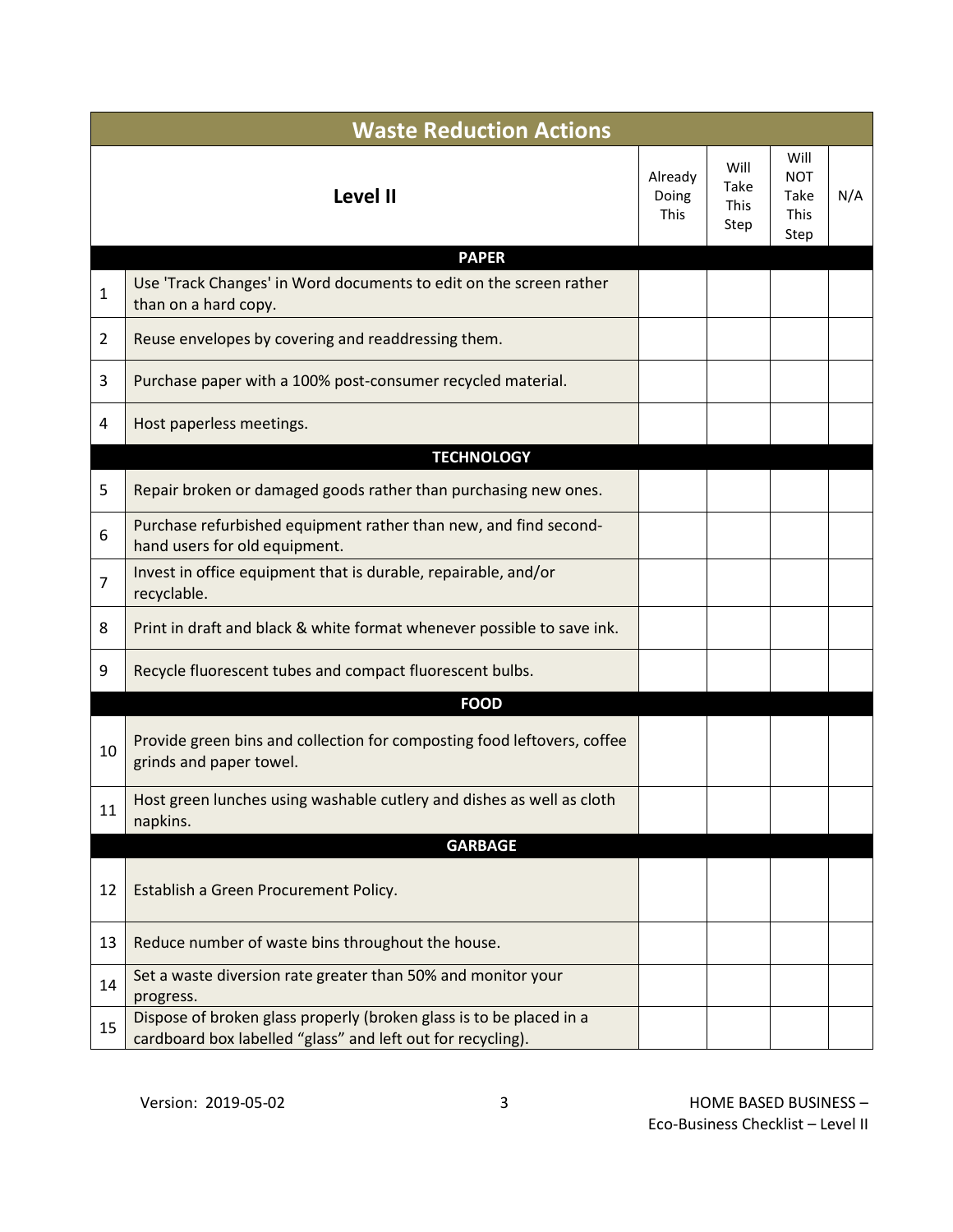|    | <b>Waste Reduction Actions</b>                                                                                                                                |  |                                     |                                                   |     |  |  |
|----|---------------------------------------------------------------------------------------------------------------------------------------------------------------|--|-------------------------------------|---------------------------------------------------|-----|--|--|
|    | Already<br>Level II                                                                                                                                           |  | Will<br>Take<br><b>This</b><br>Step | Will<br><b>NOT</b><br>Take<br><b>This</b><br>Step | N/A |  |  |
| 16 | Donate or exchange unwanted but useable items (furniture, supplies,<br>electronics, etc.) to schools, churches, hospitals, etc.                               |  |                                     |                                                   |     |  |  |
|    | <b>OTHER</b>                                                                                                                                                  |  |                                     |                                                   |     |  |  |
| 17 | Choose vendors who take back products after their shelf life is over<br>(i.e. fluorescent light bulbs) OR work with vendors to minimize product<br>packaging. |  |                                     |                                                   |     |  |  |
|    | <b>CUSTOMIZED ACTIONS</b>                                                                                                                                     |  |                                     |                                                   |     |  |  |
| 18 |                                                                                                                                                               |  |                                     |                                                   |     |  |  |
| 19 |                                                                                                                                                               |  |                                     |                                                   |     |  |  |
| 20 |                                                                                                                                                               |  |                                     |                                                   |     |  |  |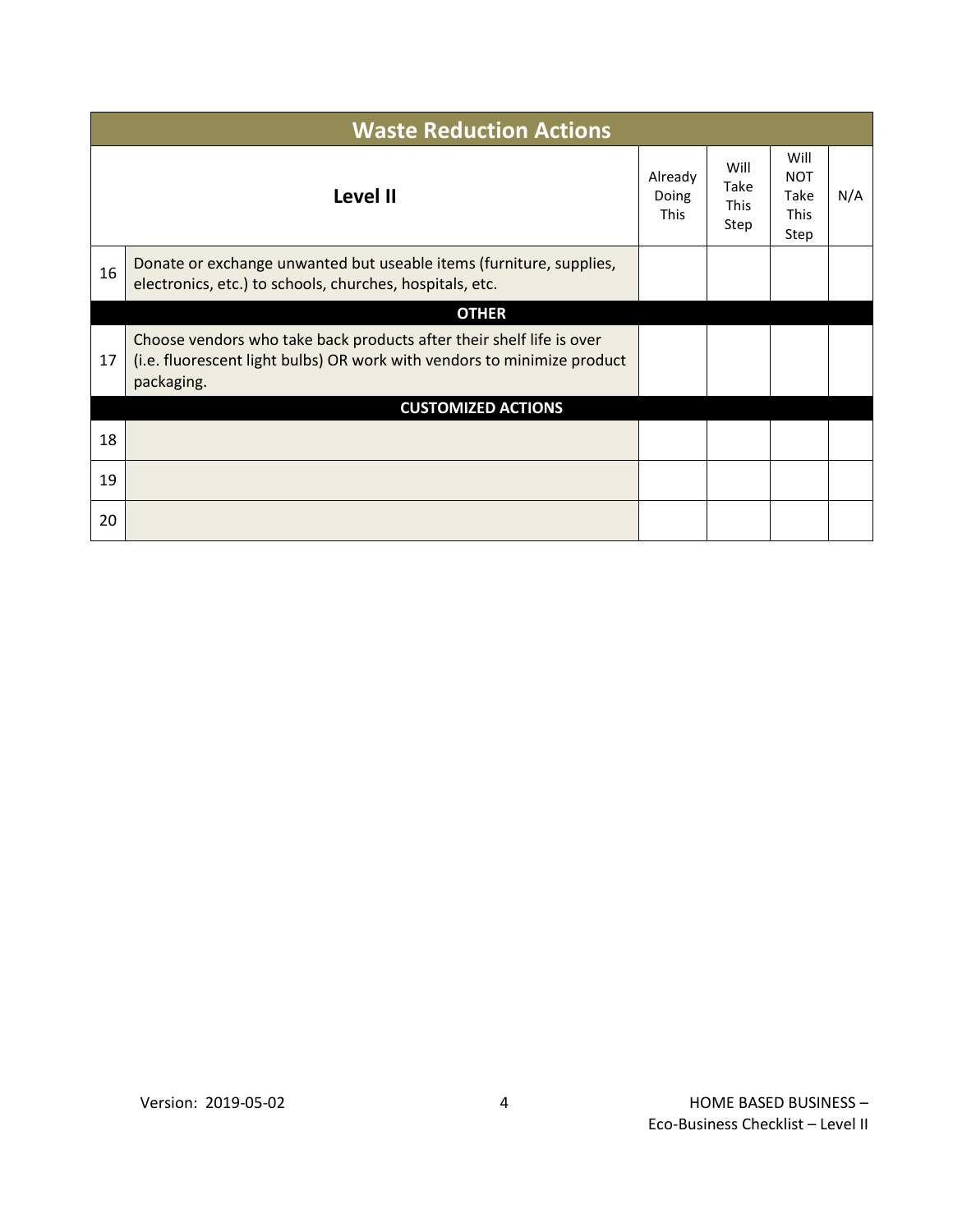|                | <b>Energy Conservation Actions</b>                                                                                                                                                                           |                                 |                                     |                                                   |     |
|----------------|--------------------------------------------------------------------------------------------------------------------------------------------------------------------------------------------------------------|---------------------------------|-------------------------------------|---------------------------------------------------|-----|
|                | <b>Level II</b>                                                                                                                                                                                              | Already<br>Doing<br><b>This</b> | Will<br>Take<br><b>This</b><br>Step | Will<br><b>NOT</b><br>Take<br><b>This</b><br>Step | N/A |
|                | <b>HEATING/COOLING</b>                                                                                                                                                                                       |                                 |                                     |                                                   |     |
| 1              | Install a programmable thermostat in order to reduce heating and cooling.                                                                                                                                    |                                 |                                     |                                                   |     |
| $\overline{2}$ | Install cellular blinds, designed to keep heat out in summer and heat in<br>during winter. This will help with lowering HVAC costs.                                                                          |                                 |                                     |                                                   |     |
| 3              | Regularly clean and maintain your HVAC system, including ducts and filters,<br>and have an annual check for coolant and air leaks, clogs and obstructions of<br>air intakes and vents.                       |                                 |                                     |                                                   |     |
| $\overline{4}$ | Use permanent furnace filters rather than disposable ones and clean them<br>with mild detergents every three months.                                                                                         |                                 |                                     |                                                   |     |
| 5              | Replace furnace filter every 1 to 3 months to improve air quality and energy<br>efficiency.                                                                                                                  |                                 |                                     |                                                   |     |
| 6              | In winter, turn house to 20 degrees (68 degrees F) during the day, 18<br>degrees (64 degrees F) for sleeping and 16 degrees (61 degrees F) when you<br>are away.                                             |                                 |                                     |                                                   |     |
| $\overline{7}$ | At the end of summer, have our HVAC system serviced on an annual basis.                                                                                                                                      |                                 |                                     |                                                   |     |
| 8              | Ensure all vents are free of obstructions throughout your home.                                                                                                                                              |                                 |                                     |                                                   |     |
|                | <b>LIGHTING</b>                                                                                                                                                                                              |                                 |                                     |                                                   |     |
| 9              | Switch over all lighting to energy efficient options. Check with your local<br>utility company for program incentives.                                                                                       |                                 |                                     |                                                   |     |
| 10             | Upgrade ALL your bulbs to LED in ALL of the top 5 most frequently used<br>places: kitchen ceiling, living room table lamp and floor lamp, bathroom<br>vanity lights, outdoor porch lights/exterior lighting. |                                 |                                     |                                                   |     |
| 11             | Use dimmer switches on your most frequently used light fixtures.                                                                                                                                             |                                 |                                     |                                                   |     |
| 12             | Use solar landscape lighting.                                                                                                                                                                                |                                 |                                     |                                                   |     |
| 13             | Invest in an "all-off" switch that turns off everything when you go out the<br>door.                                                                                                                         |                                 |                                     |                                                   |     |
|                | <b>ALTERNATIVE ENERGY</b>                                                                                                                                                                                    |                                 |                                     |                                                   |     |
| 14             | Support alternative energy generation and sign your business-up to become<br>Bullfrog Powered, more information available at www.bullfrogpower.com.                                                          |                                 |                                     |                                                   |     |
| 15             | Install solar panels to power external lights.                                                                                                                                                               |                                 |                                     |                                                   |     |
|                | <b>OTHER</b>                                                                                                                                                                                                 |                                 |                                     |                                                   |     |

Version: 2019-05-02 5 HOME BASED BUSINESS – Eco-Business Checklist – Level II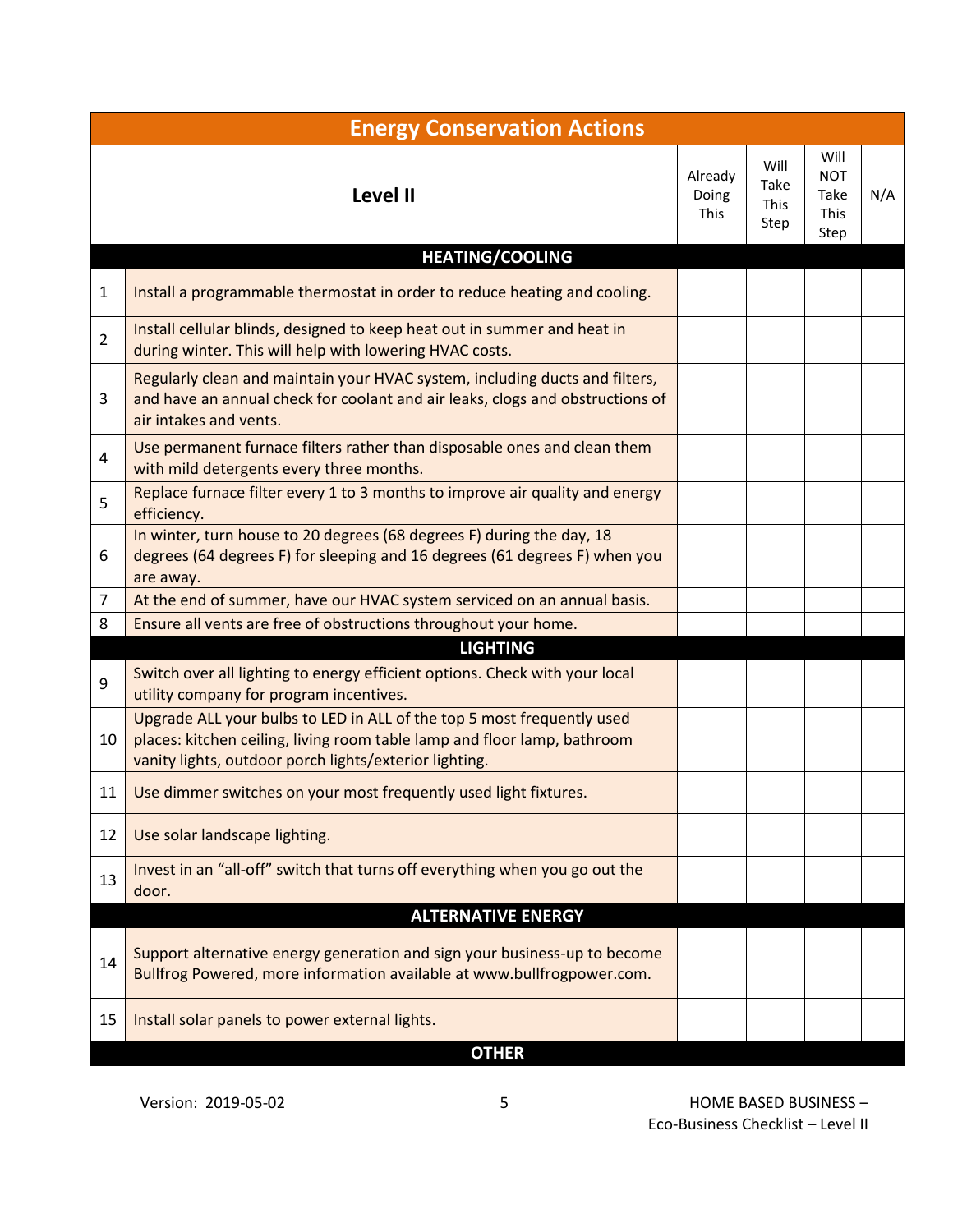|    | <b>Energy Conservation Actions</b>                                                                             |                                 |                                     |                                                   |     |  |
|----|----------------------------------------------------------------------------------------------------------------|---------------------------------|-------------------------------------|---------------------------------------------------|-----|--|
|    | <b>Level II</b>                                                                                                | Already<br>Doing<br><b>This</b> | Will<br>Take<br><b>This</b><br>Step | Will<br><b>NOT</b><br>Take<br><b>This</b><br>Step | N/A |  |
| 16 | Implement a policy to only purchase ENERGY STAR qualified equipment<br>(computers, printer, photocopiers, etc) |                                 |                                     |                                                   |     |  |
| 17 | If you have a pool, trim back overhanging trees to make the most of the<br>sun's energy.                       |                                 |                                     |                                                   |     |  |
|    | <b>APPLIANCES</b>                                                                                              |                                 |                                     |                                                   |     |  |
| 18 | Open your dishwasher door to let dishes air dry instead of using the drying<br>cycle.                          |                                 |                                     |                                                   |     |  |
| 19 | Clean out dryer ducts so your clothes dry faster and use less energy.                                          |                                 |                                     |                                                   |     |  |
| 20 | Run appliances during off-peak hours and/or use delay start option.                                            |                                 |                                     |                                                   |     |  |
| 21 | Investigate low-energy mode on your appliances.                                                                |                                 |                                     |                                                   |     |  |
|    | <b>CUSTOMIZED ACTIONS</b>                                                                                      |                                 |                                     |                                                   |     |  |
| 22 |                                                                                                                |                                 |                                     |                                                   |     |  |
| 23 |                                                                                                                |                                 |                                     |                                                   |     |  |
| 24 |                                                                                                                |                                 |                                     |                                                   |     |  |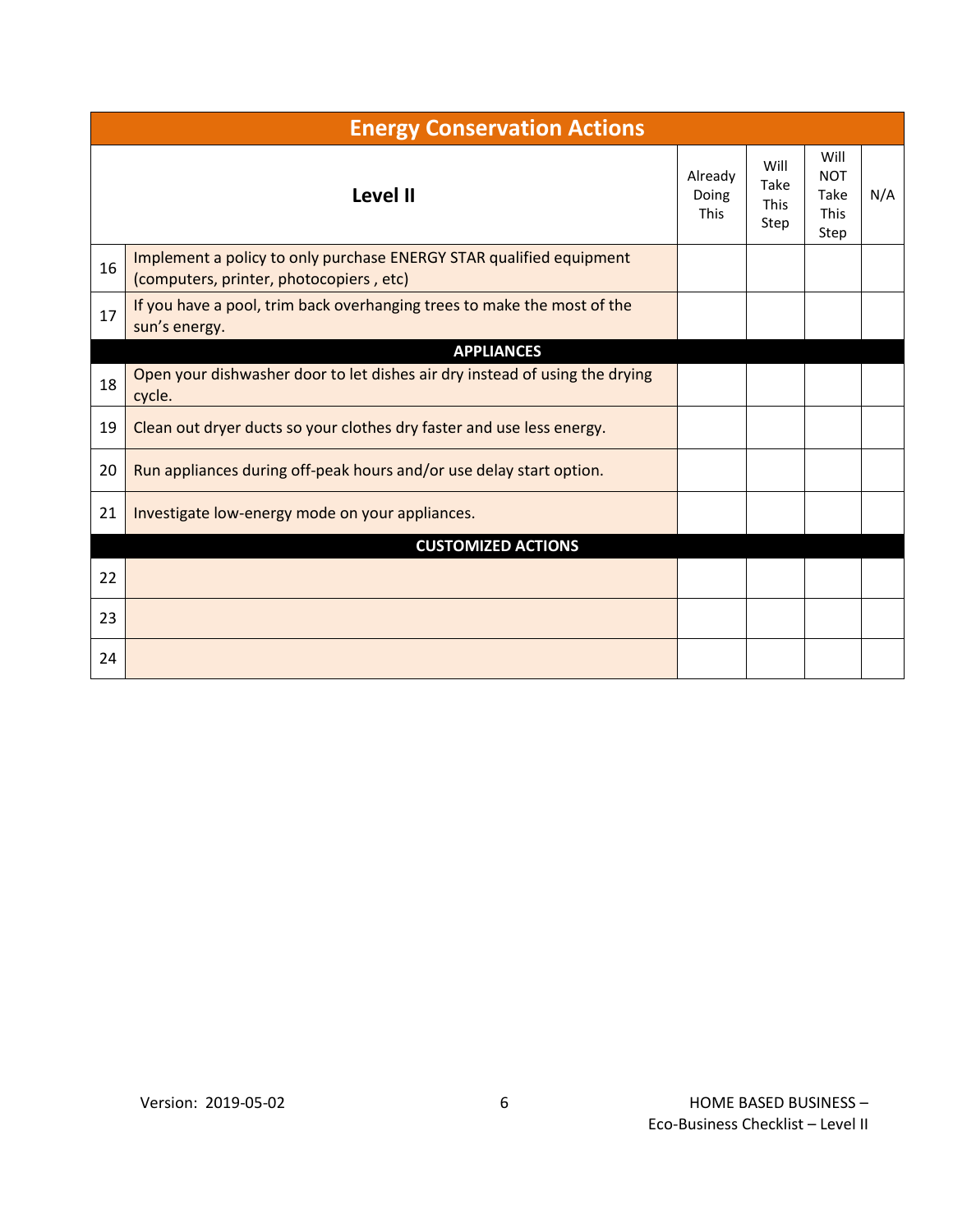| <b>Pollution Reduction Actions</b> |                                                                                                                                         |                                 |                                     |                                                   |     |
|------------------------------------|-----------------------------------------------------------------------------------------------------------------------------------------|---------------------------------|-------------------------------------|---------------------------------------------------|-----|
|                                    | <b>Level II</b>                                                                                                                         | Already<br>Doing<br><b>This</b> | Will<br>Take<br><b>This</b><br>Step | Will<br><b>NOT</b><br>Take<br><b>This</b><br>Step | N/A |
| $\mathbf{1}$                       | <b>GREEN PROCUREMENT</b><br>Switch from single use to re-useable, rechargeable batteries wherever<br>possible.                          |                                 |                                     |                                                   |     |
|                                    | <b>TOXINS IN THE ENVIRONMENT</b>                                                                                                        |                                 |                                     |                                                   |     |
| $\overline{2}$                     | Use electric or hand-powered lawn care equipment (non-gasoline).                                                                        |                                 |                                     |                                                   |     |
| 3                                  | Minimize the use of hazardous materials.                                                                                                |                                 |                                     |                                                   |     |
| $\overline{4}$                     | Ensure that litter and debris on and around property is collected on a<br>regular basis and does not end up in storm drains.            |                                 |                                     |                                                   |     |
|                                    | <b>AIR QUALITY</b>                                                                                                                      |                                 |                                     |                                                   |     |
| 5                                  | Offer teleworking or a compressed work week to staff to reduce vehicle<br>use.                                                          |                                 |                                     |                                                   |     |
| 6                                  | Improve indoor air quality by using products, i.e. paints, carpets,<br>particleboard, with low or no volatile organic compounds (VOCs). |                                 |                                     |                                                   |     |
| $\overline{7}$                     | Improve indoor air quality by investing in plants that are proven air<br>filters to toxins like palms, ivy, ferns, spider-plants.       |                                 |                                     |                                                   |     |
| 8                                  | Limit driving by carpooling, using public transportation, biking.                                                                       |                                 |                                     |                                                   |     |
|                                    | <b>LIGHT POLLUTION</b>                                                                                                                  |                                 |                                     |                                                   |     |
| 9                                  | Utilize exterior lighting only when necessary. Use sensors where<br>possible.                                                           |                                 |                                     |                                                   |     |
|                                    | <b>CUSTOMIZED ACTIONS</b>                                                                                                               |                                 |                                     |                                                   |     |
| 10                                 |                                                                                                                                         |                                 |                                     |                                                   |     |
| 11                                 |                                                                                                                                         |                                 |                                     |                                                   |     |
| 12                                 |                                                                                                                                         |                                 |                                     |                                                   |     |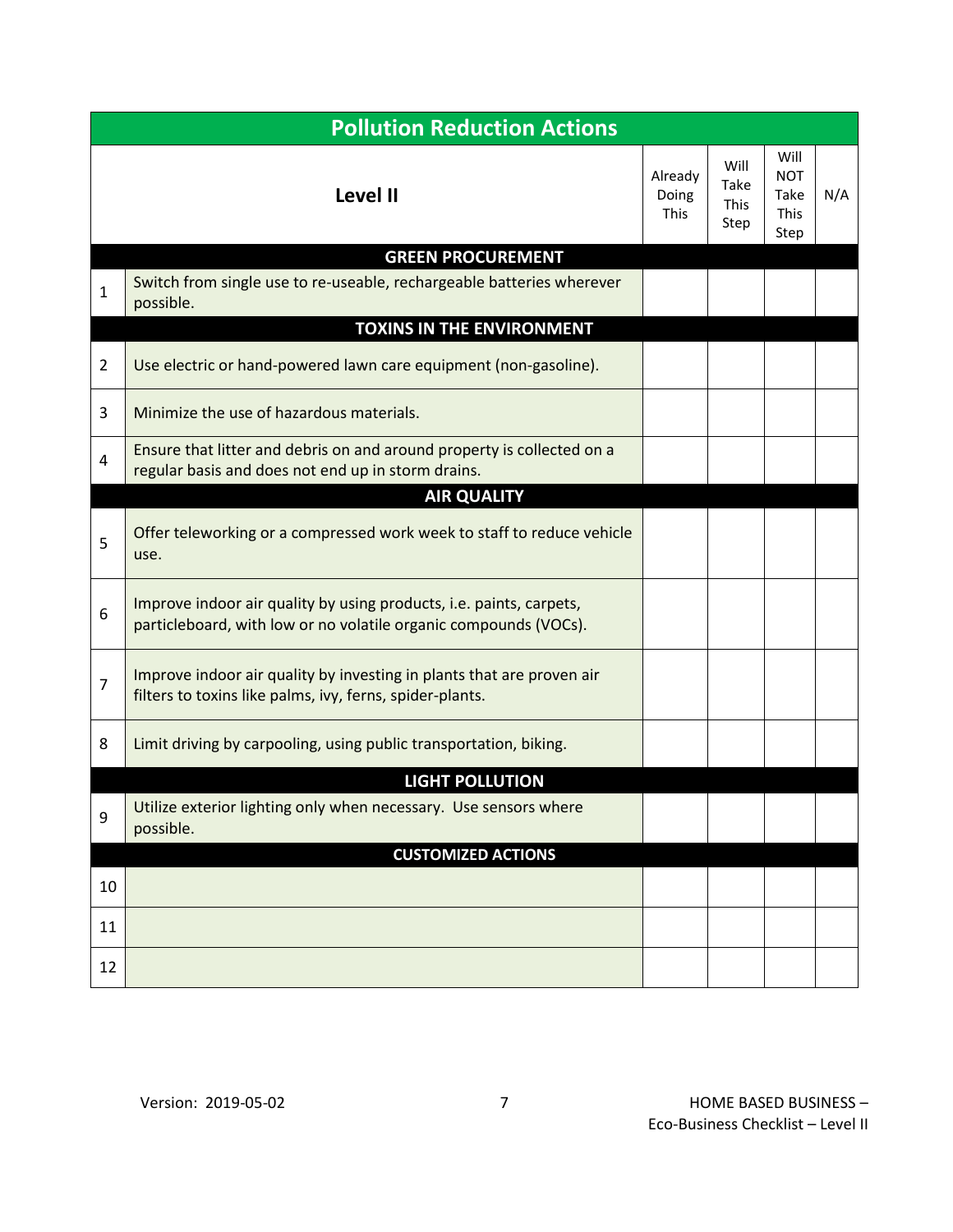|                | <b>Water Conservation Actions</b>                                                                                                                                                                                                                          |                                 |                                     |                                                   |     |  |  |
|----------------|------------------------------------------------------------------------------------------------------------------------------------------------------------------------------------------------------------------------------------------------------------|---------------------------------|-------------------------------------|---------------------------------------------------|-----|--|--|
|                | Level II                                                                                                                                                                                                                                                   | Already<br>Doing<br><b>This</b> | Will<br>Take<br><b>This</b><br>Step | Will<br><b>NOT</b><br>Take<br><b>This</b><br>Step | N/A |  |  |
|                | <b>IRRIGATION</b>                                                                                                                                                                                                                                          |                                 |                                     |                                                   |     |  |  |
| $\mathbf 1$    | Reduce area of manicured lawn by planting native species which are<br>adapted to the local climate and rainfall and/or switch to xeriscaping (an<br>innovative, comprehensive approach to landscaping for water<br>conservation and pollution prevention). |                                 |                                     |                                                   |     |  |  |
|                | <b>STORMWATER</b>                                                                                                                                                                                                                                          |                                 |                                     |                                                   |     |  |  |
| $\overline{2}$ | Disconnect downspouts from storm sewer system and redirect water using<br>a roof top cistern, rain barrel, or other alternative method. Rain water can<br>be used on site for irrigation, flushing toilets, etc.                                           |                                 |                                     |                                                   |     |  |  |
| 3              | Clean private catch basins annually, before the first rain, and as needed<br>thereafter.                                                                                                                                                                   |                                 |                                     |                                                   |     |  |  |
|                | <b>APPLIANCES &amp; FIXTURES</b>                                                                                                                                                                                                                           |                                 |                                     |                                                   |     |  |  |
| 4              | Ensure that all systems are regularly monitored for leaks and water<br>wasting processes.                                                                                                                                                                  |                                 |                                     |                                                   |     |  |  |
| 5              | Use low-water setting when possible.                                                                                                                                                                                                                       |                                 |                                     |                                                   |     |  |  |
|                | <b>OTHER</b>                                                                                                                                                                                                                                               |                                 |                                     |                                                   |     |  |  |
| 6              | Remove water-wasting appliances such as garburators.                                                                                                                                                                                                       |                                 |                                     |                                                   |     |  |  |
| $\overline{7}$ | Reuse greywater (i.e. kettle water, cooking water) for other uses.                                                                                                                                                                                         |                                 |                                     |                                                   |     |  |  |
| 8              | Read all meters monthly to help detect leaks. If you have implemented<br>some water savings efforts, the meter will help you measure the results.                                                                                                          |                                 |                                     |                                                   |     |  |  |
| У              | Check all water pipes for leaks and repair immediately. A 1/32" hole in a<br>pipe wastes 6,300 gallons (28,665 litres) each month.                                                                                                                         |                                 |                                     |                                                   |     |  |  |
| 10             | Change window-cleaning from a regular schedule to "as required".                                                                                                                                                                                           |                                 |                                     |                                                   |     |  |  |
| 11             | Install low-flow shower heads and faucet aerators.                                                                                                                                                                                                         |                                 |                                     |                                                   |     |  |  |
| 12             | Ensure adequate protection of watercourses from erosion and sediment<br>entrainment during construction and/or renovation.                                                                                                                                 |                                 |                                     |                                                   |     |  |  |
|                | <b>CUSTOMIZED ACTIONS</b>                                                                                                                                                                                                                                  |                                 |                                     |                                                   |     |  |  |
| 13             |                                                                                                                                                                                                                                                            |                                 |                                     |                                                   |     |  |  |
| 14             |                                                                                                                                                                                                                                                            |                                 |                                     |                                                   |     |  |  |
| 15             |                                                                                                                                                                                                                                                            |                                 |                                     |                                                   |     |  |  |